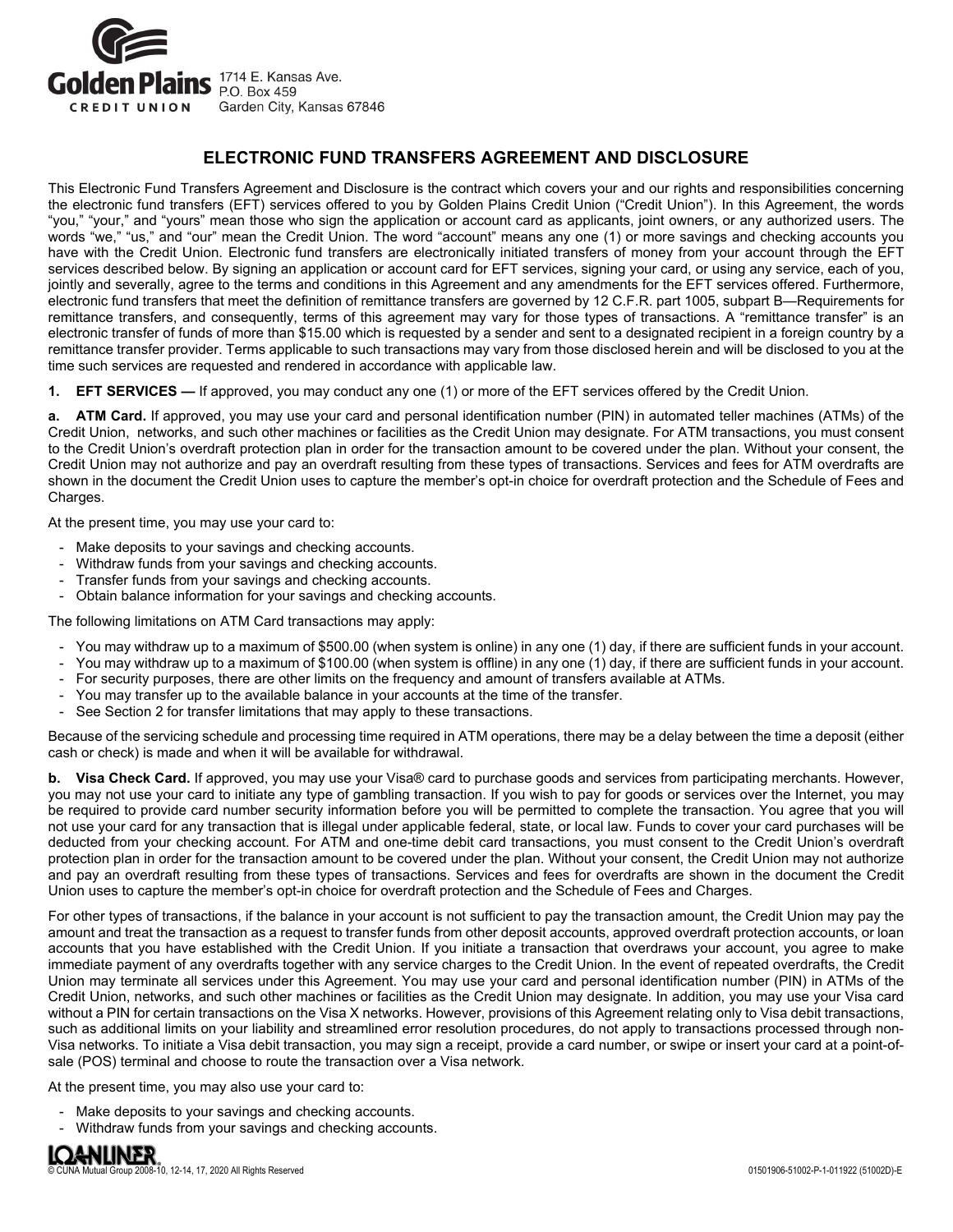- Transfer funds from your savings and checking accounts.
- Obtain balance information for your savings and checking accounts.
- Make point-of-sale (POS) transactions with your card and personal identification number (PIN) to purchase goods or services at merchants that accept Visa.
- Order goods or services online or by mail or telephone from places that accept Visa.
- The following limitations on Visa Check Card transactions may apply:
- Purchase amounts are limited to the amount in your account.
- You may withdraw up to a maximum of \$500.00 (when system is online) in any one (1) day from an ATM machine, if there are sufficient funds in your account.
- You may withdraw up to a maximum of \$100.00 (when system is offline) in any one (1) day, if there are sufficient funds in your account.
- You may purchase up to a maximum of \$5,000.00 (when system is online) from POS terminals per day, if there are sufficient funds in your account.
- You may purchase up to a maximum of \$500.00 (when system is offline) from POS terminals per day, if there are sufficient funds in your account.
- For security purposes, there are other limits on the frequency and amount of transfers available at ATMs.
- You may transfer up to the available balance in your accounts at the time of the transfer.
- See Section 2 for transfer limitations that may apply to these transactions.

**Card Information Updates and Authorizations.** If you have authorized a merchant to bill charges to your card on a recurring basis, it is your responsibility to notify the merchant in the event your card is replaced, your card information (such as card number and expiration date) changes, or the account associated with your card is closed. However, if your card is replaced or card information changes, you authorize us, without obligation on our part, to provide the updated card information to the merchant in order to permit the merchant to bill recurring charges to the card. You authorize us to apply such recurring charges to the card until you notify us that you have revoked authorization for the charges to your card.

Your card is automatically enrolled in an information updating service. Through this service, your updated card information (such as card number and expiration date) may be shared with participating merchants to facilitate continued recurring charges. Updates are not guaranteed before your next payment to a merchant is due. You are responsible for making direct payment until recurring charges resume. To revoke your authorization allowing us to provide updated card information to a merchant, please contact us.

#### **c. Preauthorized EFTs.**

- **Direct Deposit.** Upon instruction of (i) your employer, (ii) the Treasury Department or (iii) other financial institutions, the Credit Union will accept direct deposits of your paycheck or federal recurring payments, such as Social Security, to your savings and/or checking account.
- Preauthorized Debits. Upon instruction, we will pay certain recurring transactions from your savings and checking account.
- See Section 2 for transfer limitations that may apply to these transactions.
- **Stop Payment Rights.** If you have arranged in advance to make electronic fund transfers out of your account(s) for money you owe others, you may stop payment on preauthorized transfers from your account. You must notify us orally or in writing at any time up to three (3) business days before the scheduled date of the transfer. We may require written confirmation of the stop payment order to be made within 14 days of any oral notification. If we do not receive the written confirmation, the oral stop payment order shall cease to be binding 14 days after it has been made. A stop payment request may apply to a single transfer, multiple transfers, or all future transfers as directed by you, and will remain in effect unless you withdraw your request or all transfers subject to the request have been returned.
- Notice of Varying Amounts. If these regular payments may vary in amount, the person you are going to pay is required to tell you, ten (10) days before each payment, when it will be made and how much it will be. You may choose instead to get this notice only when the payment would differ by more than a certain amount from the previous payment or when the amount would fall outside certain limits that you set.
- **Liability for Failure to Stop Payment of Preauthorized Transfers.** If you order us to stop payment of a preauthorized transfer three (3) business days or more before the transfer is scheduled and we do not do so, we will be liable for your losses or damages.

**d. Electronic Check Conversion/Electronic Returned Check Fees.** If you pay for purchases or bills with a check or draft, you may authorize your check or draft to be converted to an electronic fund transfer. You may also authorize merchants or other payees to electronically debit your account for returned check fees. You are considered to have authorized these electronic fund transfers if you complete the transaction after being told (orally or by a notice posted or sent to you) that the transfer may be processed electronically or if you sign a written authorization.

**e. Golden Plains Online.** If Golden Plains Online is activated for your account(s), you will be required to use secure login information to access the account(s). At the present time, you may use Golden Plains Online to:

- Withdraw funds from your savings and checking accounts.
- Transfer funds from your savings and checking accounts.
- Obtain balance information for your savings, checking, and loan accounts.
- Determine if a particular item has cleared.
- Verify the last date and amount of your payroll deposit.
- Make bill payments to preauthorized creditors.

Your accounts can be accessed under Golden Plains Online via personal computer. Golden Plains Online will be available for your convenience 24 hours per day. This service may be interrupted for a short time each day for data processing. We reserve the right to refuse any transaction which would draw upon insufficient funds, exceed a credit limit, lower an account below a required balance, or otherwise require us to increase our required reserve on the account. All checks are payable to you as a primary member and will be mailed to your address of record. We may set other limits on the amount of any transaction, and you will be notified of those limits. We may refuse to honor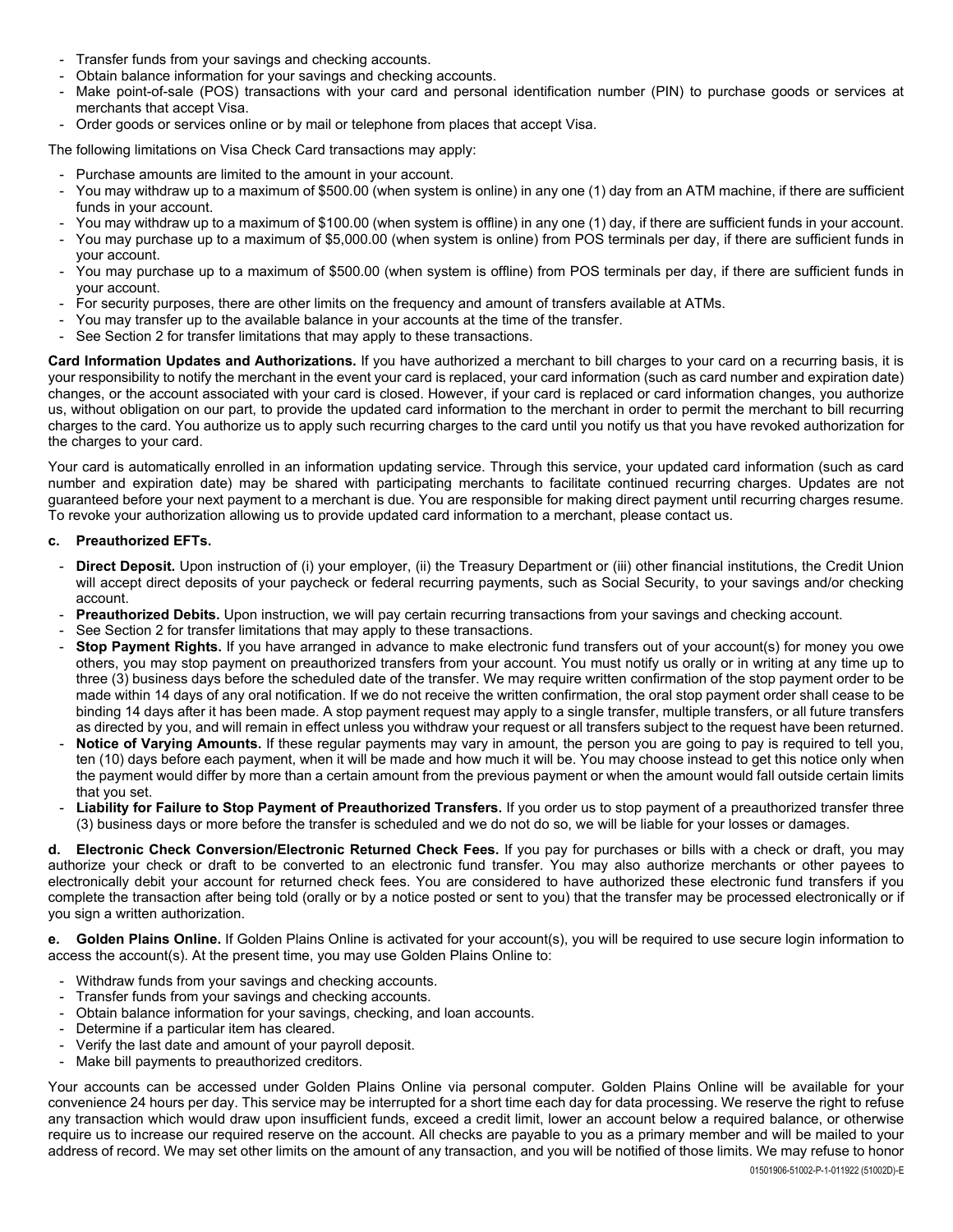any transaction for which you do not have sufficient available verified funds. The service will discontinue if no transaction is entered after numerous unsuccessful attempts to enter a transaction and there may be limits on the duration of each access.

The following limitations on Golden Plains Online transactions may apply:

- There is no limit to the number of inquiries, transfers, or withdrawal requests you may make in any one (1) day.
- See Section 2 for transfer limitations that may apply to these transactions.

**f. Online Bill Pay.** We will process bill payment transfer requests only to those creditors the Credit Union has designated in the User Instructions and such creditors as you authorize and for whom the Credit Union has the proper vendor code number. We will not process any bill payment transfer if the required transaction information is incomplete.

We will withdraw the designated funds from your checking account for bill payment transfer by the designated cutoff time on the date you schedule for payment. We will process your bill payment transfer within a designated number of days before the date you schedule for payment. You must allow sufficient time for vendors to process your payment after they receive a transfer from us. Please leave as much time as though you were sending your payment by mail. We cannot guarantee the time that any payment will be credited to your account by the vendor.

The following limitations on Online Bill Pay transactions may apply:

- There is no limit on the number of bill payments per day.

#### **2. TRANSFER LIMITATIONS —** None.

#### **3. CONDITIONS OF EFT SERVICES —**

**a. Ownership of Cards.** Any card or other device which we supply to you is our property and must be returned to us, or to any person whom we authorize to act as our agent, or to any person who is authorized to honor the card, immediately according to instructions. The card may be repossessed at any time at our sole discretion without demand or notice. You cannot transfer your card or account to another person.

**b. Honoring the Card.** Neither we nor merchants authorized to honor the card will be responsible for the failure or refusal to honor the card or any other device we supply to you. If a merchant agrees to give you a refund or adjustment, you agree to accept a credit to your account in lieu of a cash refund.

#### **c. Foreign Transactions.**

**Visa.** Purchases and cash withdrawals made in foreign currencies will be debited from your account in U.S. dollars. The exchange rate between the transaction currency and the billing currency used for processing international transactions is a rate selected by Visa from a range of rates available in wholesale currency markets for the applicable transaction date, which rate may vary from the rate Visa itself receives, or the rate mandated by the government or governing body in effect for the applicable transaction date. The exchange rate used on the transaction date may differ from the rate that would have been used on the processing date or cardholder statement posting date.

A fee of 1.00% of the amount of the transaction, calculated in U.S. dollars, will be imposed on all foreign transactions, including purchases, cash withdrawals and credits to your account. A foreign transaction is any transaction that you complete or a merchant completes on your card outside of the United States, with the exception of U.S. military bases, U.S. territories, U.S. embassies or U.S. consulates. Transactions completed by merchants outside of the United States are considered foreign transactions, regardless of whether you are located inside or outside the United States at the time of the transaction.

**d. Security of Access Code.** You may use one (1) or more access codes with your electronic fund transfers. The access codes issued to you are for your security purposes. Any access codes issued to you are confidential and should not be disclosed to third parties or recorded on or with the card. You are responsible for safekeeping your access codes. You agree not to disclose or otherwise make your access codes available to anyone not authorized to sign on your accounts. If you authorize anyone to use your access codes, that authority shall continue until you specifically revoke such authority by notifying the Credit Union. You understand that any joint owner you authorize to use an access code may withdraw or transfer funds from any of your accounts. If you fail to maintain the security of these access codes and the Credit Union suffers a loss, we may terminate your EFT services immediately.

**e. Joint Accounts.** If any of your accounts accessed under this Agreement are joint accounts, all joint owners, including any authorized users, shall be bound by this Agreement and, alone and together, shall be responsible for all EFT transactions to or from any savings and checking or loan accounts as provided in this Agreement. Each joint account owner, without the consent of any other account owner, may, and is hereby authorized by every other joint account owner, make any transaction permitted under this Agreement. Each joint account owner is authorized to act for the other account owners, and the Credit Union may accept orders and instructions regarding any EFT transaction on any account from any joint account owner.

**4. FEES AND CHARGES —** We assess certain fees and charges for EFT services. For a current listing of all applicable fees and charges, see our current Schedule of Fees and Charges that was provided to you at the time you applied for or requested these EFT services. From time to time, the fees and charges may be changed, and we will notify you as required by applicable law.

Additionally, if you use an ATM not operated by us, you may be charged a fee(s) by the ATM operator and by any international, national, regional, or local network used in processing the transaction (and you may be charged a fee for a balance inquiry even if you do not complete a funds transfer). The ATM fee(s), or surcharge(s), will be debited from your account if you elect to complete the transaction and/or continue with the balance inquiry.

You understand and agree that we and/or the ATM operator may charge you multiple fees for multiple transactions during the same ATM session (for example, fees for both a balance inquiry and a cash withdrawal).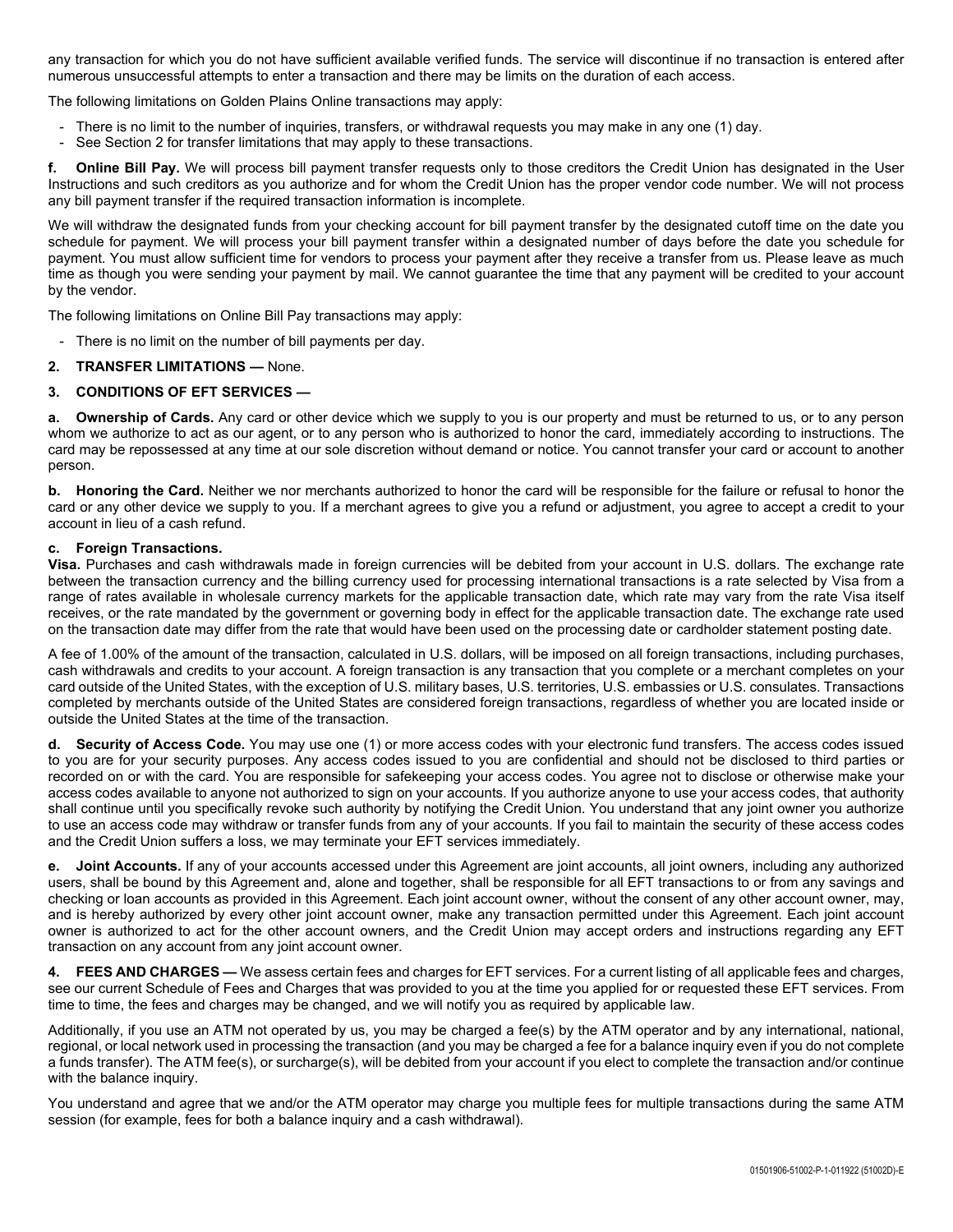**5. MEMBER LIABILITY —** You are responsible for all transactions you authorize using your EFT services under this Agreement. If you permit someone else to use an EFT service, your card or your access code, you are responsible for any transactions they authorize or conduct on any of your accounts.

TELL US AT ONCE if you believe your card or access code has been lost or stolen, if you believe someone has used your card or access code or otherwise accessed your accounts without your authority, or if you believe that an electronic fund transfer has been made without your permission using information from your check. Telephoning is the best way of keeping your possible losses down. You could lose all the money in your account (plus your maximum overdraft line-of-credit). If a transaction was made with your card or card number without your permission and was a Visa transaction, you will have no liability for the transaction, unless you were fraudulent or negligent in the handling of your account or card.

For all other EFT transactions involving your card or access code, including if you were negligent in the handling of your account or card, your liability for an unauthorized transaction is determined as follows. If you tell us within two (2) business days after you learn of the loss or theft of your card or access code, you can lose no more than \$50.00 if someone used your card or access code without your permission. If you do NOT tell us within two (2) business days after you learn of the loss or theft of your card or access code and we can prove we could have stopped someone from using your card or access code without your permission if you had told us, you could lose as much as \$500.00.

Also, if your statement shows transfers that you did not make including those made by card, access code or other means, TELL US AT ONCE. If you do not tell us within 60 days after the statement was mailed to you, you may not get back any money lost after the 60 days if we can prove that we could have stopped someone from making the transfers if you had told us in time. If a good reason (such as a hospital stay) kept you from telling us, we will extend the time periods. This paragraph does not apply to unauthorized use of a Visa debit card, an ATM card or other access device.

If you believe your card or access code has been lost or stolen or that someone has transferred or may transfer money from your accounts without your permission, call:

(620) 275-2151 (866) 592-0978 (lost/stolen)

or write to:

Golden Plains Credit Union 1714 E Kansas Avenue PO Box 459 Garden City, KS 67846

You should also call the number or write to the address listed above if you believe a transfer has been made using the information from your check without your permission.

### **6. RIGHT TO RECEIVE DOCUMENTATION —**

**a. Periodic Statements.** Transfers and withdrawals made through any ATM or POS terminal, debit card transactions, preauthorized EFTs, online/PC transactions or bill payments you make will be recorded on your periodic statement. You will receive a statement monthly unless there is no transaction in a particular month. In any case, you will receive a statement at least quarterly.

**b. Terminal Receipt.** You can get a receipt at the time you make any transaction (except inquiries) involving your account using an ATM and/or point-of-sale (POS) terminal.

**c. Direct Deposit.** If you have arranged to have a direct deposit made to your account at least once every 60 days from the same source and you do not receive a receipt (such as a pay stub), you can find out whether or not the deposit has been made by calling (620) 275- 2151. This does not apply to transactions occurring outside the United States.

**7. ACCOUNT INFORMATION DISCLOSURE —** We will disclose information to third parties about your account or the transfers you make:

- As necessary to complete transfers;
- To verify the existence of sufficient funds to cover specific transactions upon the request of a third party, such as a credit bureau or merchant;
- If your account is eligible for emergency cash and/or emergency card replacement services and you request such services, you agree that we may provide personal information about you and your account that is necessary to provide you with the requested service(s);
- To comply with government agency or court orders; or
- If you give us your written permission.
- **8. BUSINESS DAYS —** Our business days are Monday through Friday, excluding holidays.

**9. CREDIT UNION LIABILITY FOR FAILURE TO MAKE TRANSFERS —** If we do not complete a transfer to or from your account on time or in the correct amount according to our agreement with you, we may be liable for your losses or damages. However, we will not be liable for direct or consequential damages in the following events:

- If, through no fault of ours, there is not enough money in your accounts to complete the transaction, if any funds in your accounts necessary to complete the transaction are held as uncollected funds pursuant to our Funds Availability Policy Disclosure, or if the transaction involves a loan request exceeding your credit limit.
- If you used your card or access code in an incorrect manner.
- If the ATM where you are making the transfer does not have enough cash.
- If the ATM was not working properly and you knew about the problem when you started the transaction.
- If circumstances beyond our control (such as fire, flood, or power failure) prevent the transaction.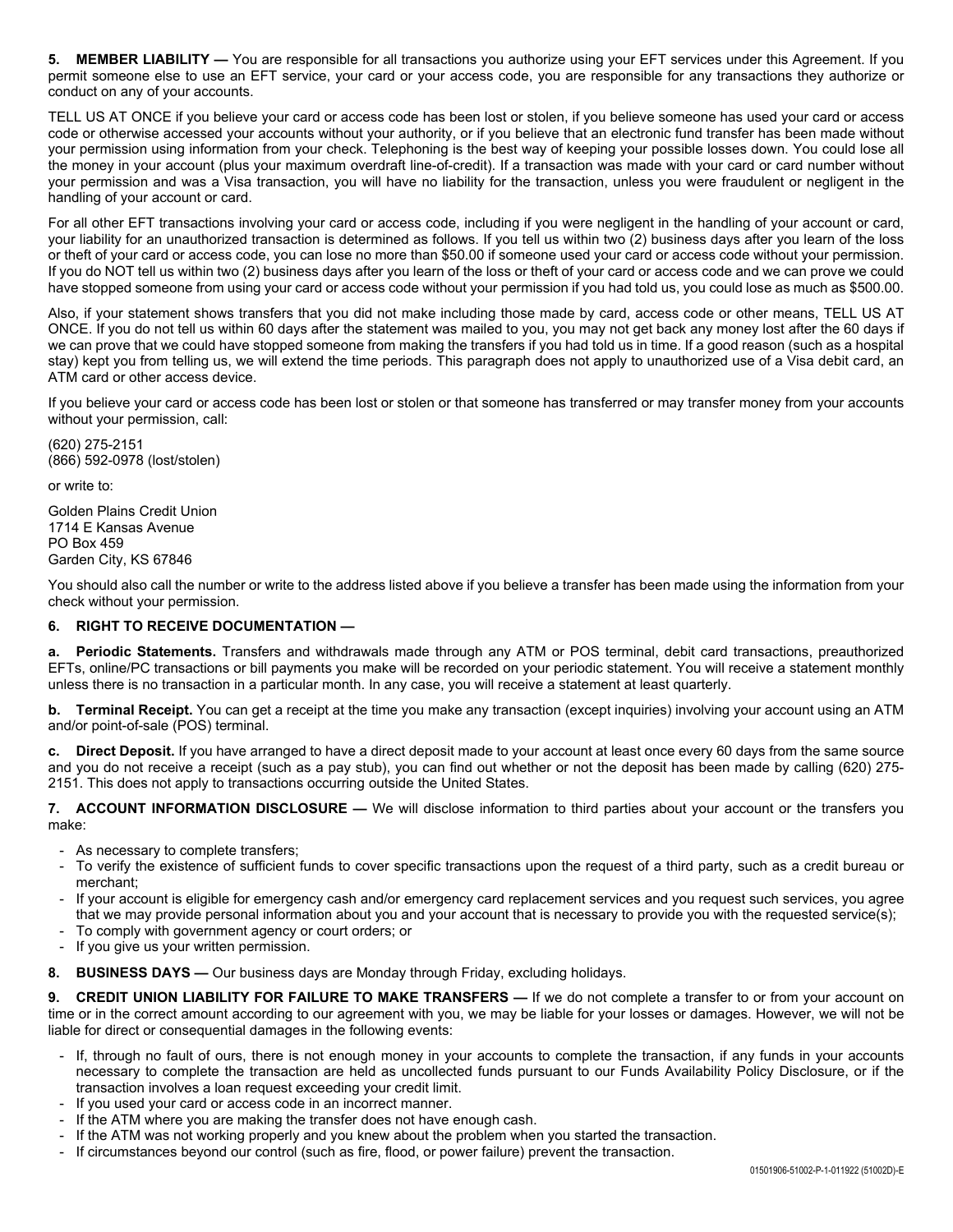- If the money in your account is subject to legal process or other claim.
- If funds in your account are pledged as collateral or frozen because of a delinquent loan.
- If the error was caused by a system of any participating ATM network.
- If the electronic transfer is not completed as a result of your willful or negligent use of your card, access code, or any EFT facility for making such transfers.
- If the telephone or computer equipment you use to conduct audio response, online/PC, or mobile banking transactions is not working properly and you know or should have known about the breakdown when you started the transaction.
- If you have bill payment services, we can only confirm the amount, the participating merchant, and date of the bill payment transfer made by the Credit Union. For any other error or question you have involving the billing statement of the participating merchant, you must contact the merchant directly. We are not responsible for investigating such errors.
- Any other exceptions as established by the Credit Union.

**10. NOTICES —** All notices from us will be effective when we have mailed them or delivered them to the appropriate address in the Credit Union's records. Written notice you provide in accordance with your responsibility to report unauthorized transactions to us will be considered given at the time you mail the notice or deliver it for transmission to us by any other usual means. All other notices from you will be effective when received by the Credit Union at the address specified in this Agreement. We reserve the right to change the terms and conditions upon which EFT services are offered and will provide notice to you in accordance with applicable law. Use of EFT services is subject to existing regulations governing your Credit Union account and any future changes to those regulations.

The following information is a list of safety precautions regarding the use of ATMs and night deposit facilities:

- Be aware of your surroundings, particularly at night.
- Consider having someone accompany you when the ATM or night deposit facility is used after dark.
- Close the entry door of any ATM facility equipped with a door.
- If another person is uncomfortably close to you at the time of your transaction, ask the person to step back before you complete your transaction. If it is after the regular hours of the financial institution and you are using an ATM, do not permit entrance to any person you do not know.
- Refrain from displaying your cash at the ATM or night deposit facility. As soon as your transaction is completed, place your money in your purse or wallet. Count the cash later in the safety of your car or home.
- If you notice anything suspicious at the ATM or night deposit facility, consider using another ATM or night deposit facility or coming back later. If you are in the middle of a transaction and you notice something suspicious, cancel the transaction, take your card or deposit envelope, and leave.
- If you are followed after making a transaction, go to the nearest public area where people are located.
- Do not write your personal identification number (PIN) or access code on your ATM card.
- Report all crimes to law enforcement officials immediately. If emergency assistance is needed, call the police from the nearest available public telephone.

**11. BILLING ERRORS —** In case of errors or questions about electronic fund transfers from your savings and checking accounts or if you need more information about a transfer on the statement or receipt, telephone us at the following number or send us a written notice to the following address as soon as you can. We must hear from you no later than 60 days after we sent the FIRST statement on which the problem appears. Call us at:

(620) 275-2151

or write to:

Golden Plains Credit Union 1714 E Kansas Avenue PO Box 459 Garden City, KS 67846

- Tell us your name and account number.
- Describe the electronic transfer you are unsure about and explain, as clearly as you can, why you believe it is an error or why you need more information.
- Tell us the dollar amount of the suspected error.

If you tell us orally, we may require that you send us your complaint or question in writing within ten (10) business days.

We will determine whether an error has occurred within ten (10)\* business days after we hear from you and will correct any error promptly. If we need more time, however, we may take up to 45<sup>\*\*</sup> days to investigate your complaint or question. If we decide to do this, we will credit your account within ten (10)\*\* business days for the amount you think is in error so that you will have the use of the money during the time it takes us to complete our investigation. If we ask you to put your complaint or question in writing and we do not receive it within ten (10) business days, we may not credit your account.

We will tell you the results within three (3) business days after completing our investigation. If we decide that there was no error, we will send you a written explanation. You may ask for copies of the documents that we used in our investigation.

\* If you give notice of an error occurring within 30 days after you make the first deposit to your account, we may take up to 20 business days instead of ten (10) business days to investigate the error.

\*\* If you give notice of an error occurring within 30 days after you make the first deposit to your account, notice of an error involving a pointof-sale (POS) transaction, or notice of an error involving a transaction initiated outside the U.S., its possessions and territories, we may take up to 90 days instead of 45 days to investigate the error. Additionally, for errors occurring within 30 days after you make the first deposit to your account, we may take up to 20 business days instead of ten (10) business days to credit your account.